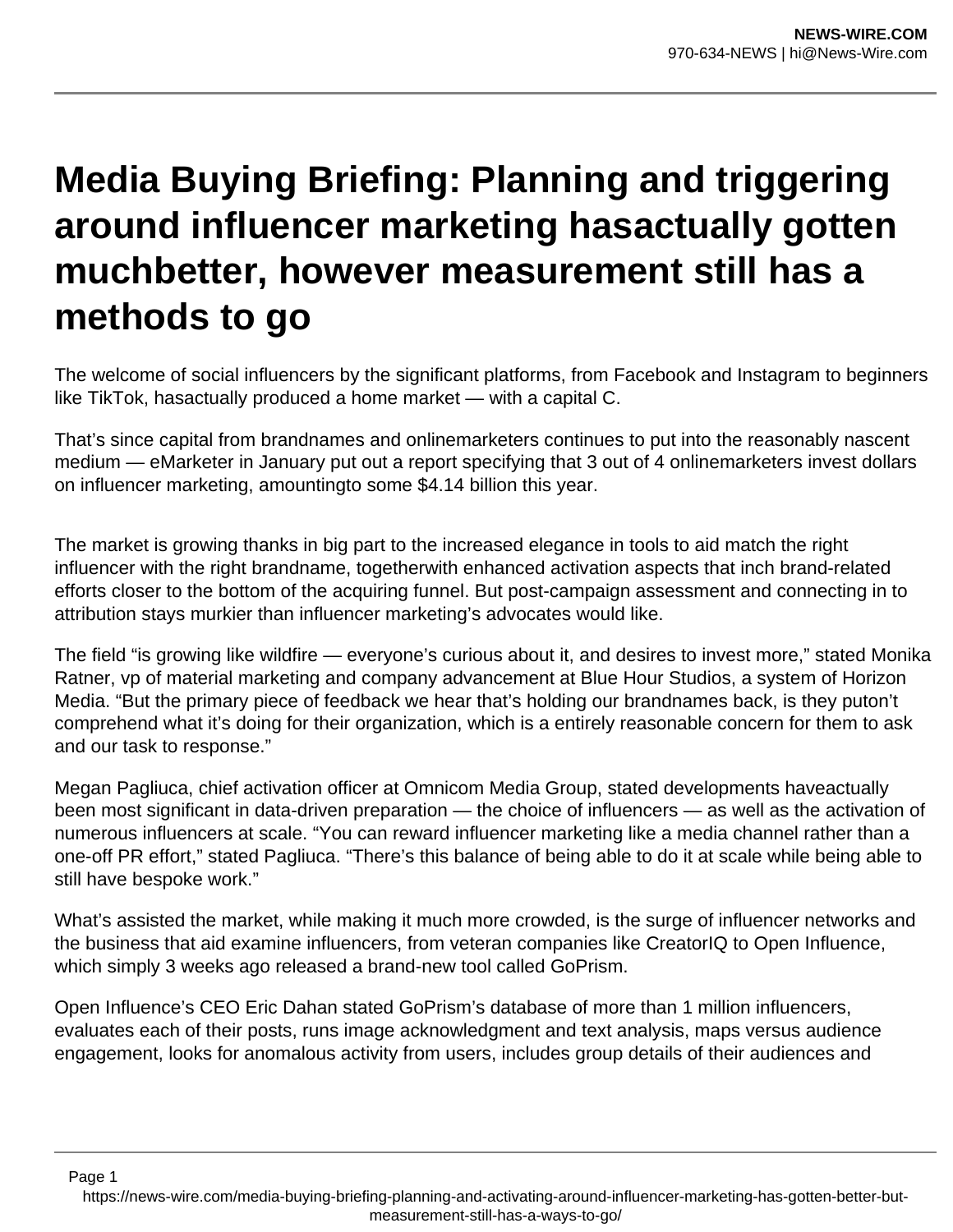utilizes scams indications and other brand-safety tools.

Page 2

"We're attempting to develop a taxonomy of impact," stated Dahan. "A lot of media purchasers simply desire to make sure they're benchmarking versus a associate and not underspending or spendingbeyondyourmeans, specifically if the rest of the market attempted some strategy and chose not to go with it."

"Over the last 12-18 months, more media companies are coming to us stating, 'Hey, we desire to have the ability to work with influencers,'" included Mike Balducci, head of brand-new organization and commercialization at CreatorIQ. "They're significantly being asked by their customers to provide services and abilities there. And when you start working with more than one customer and more than a coupleof influencers, you truly requirement a platform to assistance that."

Complicating matters is the growing desire by the social platforms to get a larger piece of the earnings action with influencers, by requiring them to usage just that platform's commerce offering — however that issue is its own trueblessing and curse. On the one hand, "the more we can make it simple for the customer to simply press buy or go straight to Amazon, the more mostlikely you're going to get a return on your financialinvestment," stated Renee Vafa, director of social method at IPG's Reprise firm. "I think it's a favorable."

On the cursed side, Pagliuca competes that there's a blurring of lines inbetween paid social and paid influencer work, which has led to influencer networks attempting to represent paid social results as made and paid outcomes. "When you have your paid social taken over by an influencer network, that leads to duplication and ineffectiveness and waste of your general paid social spendingplan," she argued.

"Smarter business will ask for influencer click-through-rates, remarks, engagement portions andsoon," stated Ossiana Tepfenhart, an influencer expert with service specialist SavvySME. "The more clicks your influencer can get, or the more affiliate code utilizes, the clearer your ROI is going to be."

Social firm Modifly likewise has adjusted its method thanks to altering concerns amongst influencers. "We've rotated our customers to work with influencer partners more as material developers and less on material circulation," stated Elijah Schneider, Modifly's creator and CEO. "We have our brandnames focus on how they makeuseof the material within their paid media, site and owned media activities. By doing this, it produces a comparable effect that we utilized to see from influencer marketing and includes much more social focused material into the paid media mix."

One media company source stated one option to the post-campaign measurement problem is to get the social platforms to include more clean-room innovation.

https://news-wire.com/media-buying-briefing-planning-and-activating-around-influencer-marketing-has-gotten-better-butmeasurement-still-has-a-ways-to-go/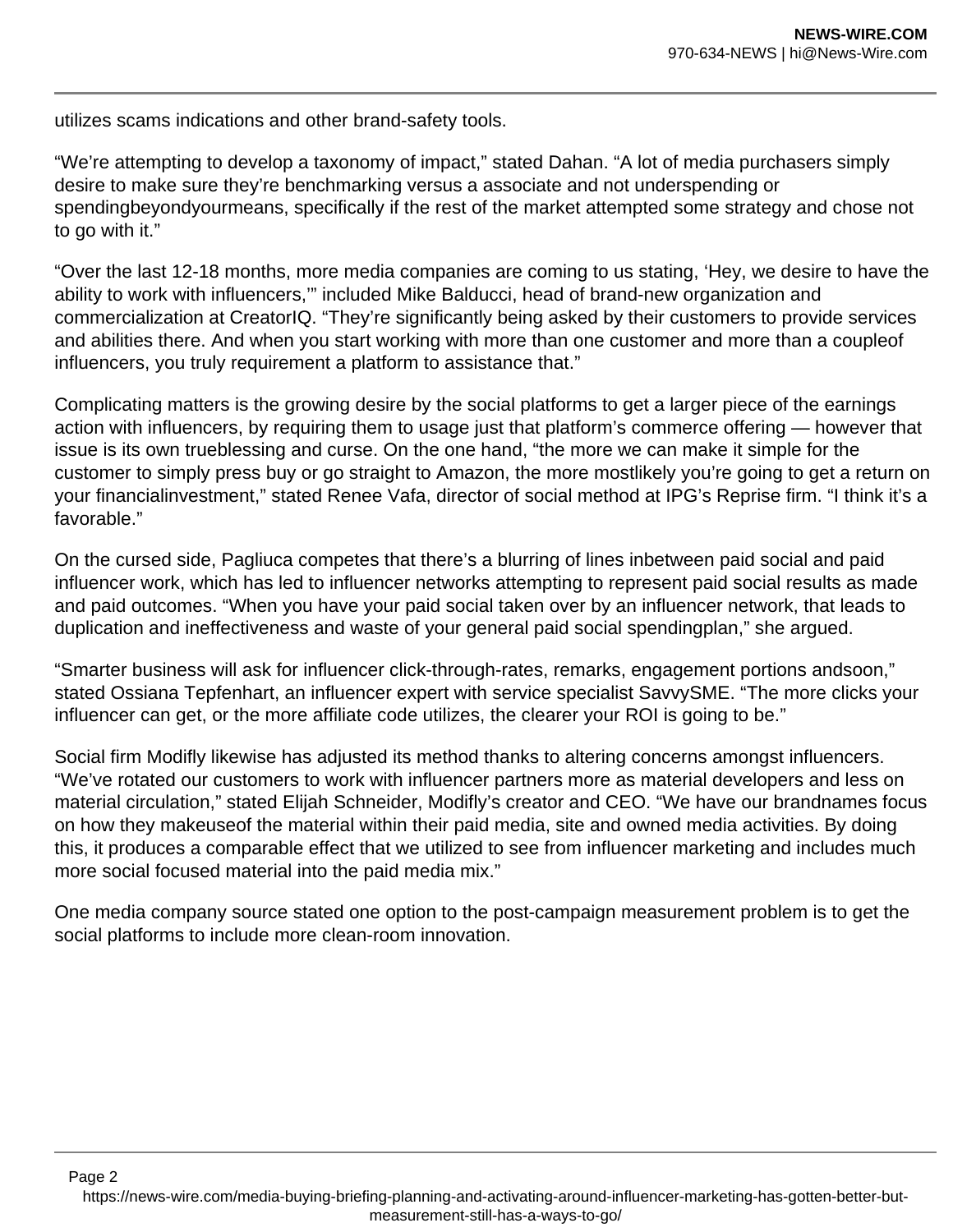"It opens up the capability for everybody to do muchbetter influencer measurement over time," stated the officer. "You truly desire to see if the specific saw the advertisement, and the just ones that have that information are the Snapchats, the TikToks or Instagrams. We desire to fix that with them — push the information into those tidy spaces so we can get to muchbetter influencer measurement over time."

## **Color by numbers**

According to GroupM's international president of organization intelligence **Brian Wieser**, what was assoonas a red-hot e-commerce world is really cooling down, maybe muchfaster than anticipated. On an yearly and unadjusted basis, worldwide e-commerce grew by **14 percent to \$871 billion**, representing 15 percent of overall equivalent retail activity. Though it's a comparable rate of development relative to 2018 and 2019, it fell listedbelow 2020's 32 percent rate of growth, and it's a slower rate than overall retail's development of a "remarkable" 18 percent in the year, composed Wieser in a report released last week. "Put inadifferentway, e-commerce sloweddown in 'real' inflation-adjusted terms and lost some share as customers re-emphasized physical shop purchases throughout 2021."

## **Takeoff & landing**

- OMG's **Hearts & Science** won media AOR responsibilities for Reynolds Consumer Products and Hefty out of Chicago. Havas Chicago was the incumbent however didn't safeguard the service.
- **Tinuiti** was called the veryfirst marketing partner for social platform Reddit, offering Tinuiti's customers early gainaccessto to Reddit advertisement stock and tools, consistingof researchstudy and Reddit's KarmaLab.
- In workers relocations, Havas Media Group raised **Greg James** from worldwide chief technique officer to worldwide chief improvement officer, leading a tactical advancement & customer experience group … Mediacom tapped **Ryan Shaw** to lead its Chicago workplace, moving him over from a management position with Mediacom's Walgreens group The Pharm … and Publicis Health called **Larry Mickelberg** as its initially chief commercial officer; he had most justrecently served as group president at Real Chemistry.

#### **Direct quote**

Page 3

"One of the primary obstacles for any brandname intending for a metaverse existence is the quality of the experience — duetothefactthat finest practices for developing metaverse experiences are still coupleof and far inbetween, and are not commonly comprehended; so, business will have to considerably up-level their abilities and procedures to besuccessful. Many metaverse supporters correspond it with Web3 even however they are not the verysame thing and puton't depend on each other; however brandnames that findout how to style

https://news-wire.com/media-buying-briefing-planning-and-activating-around-influencer-marketing-has-gotten-better-butmeasurement-still-has-a-ways-to-go/